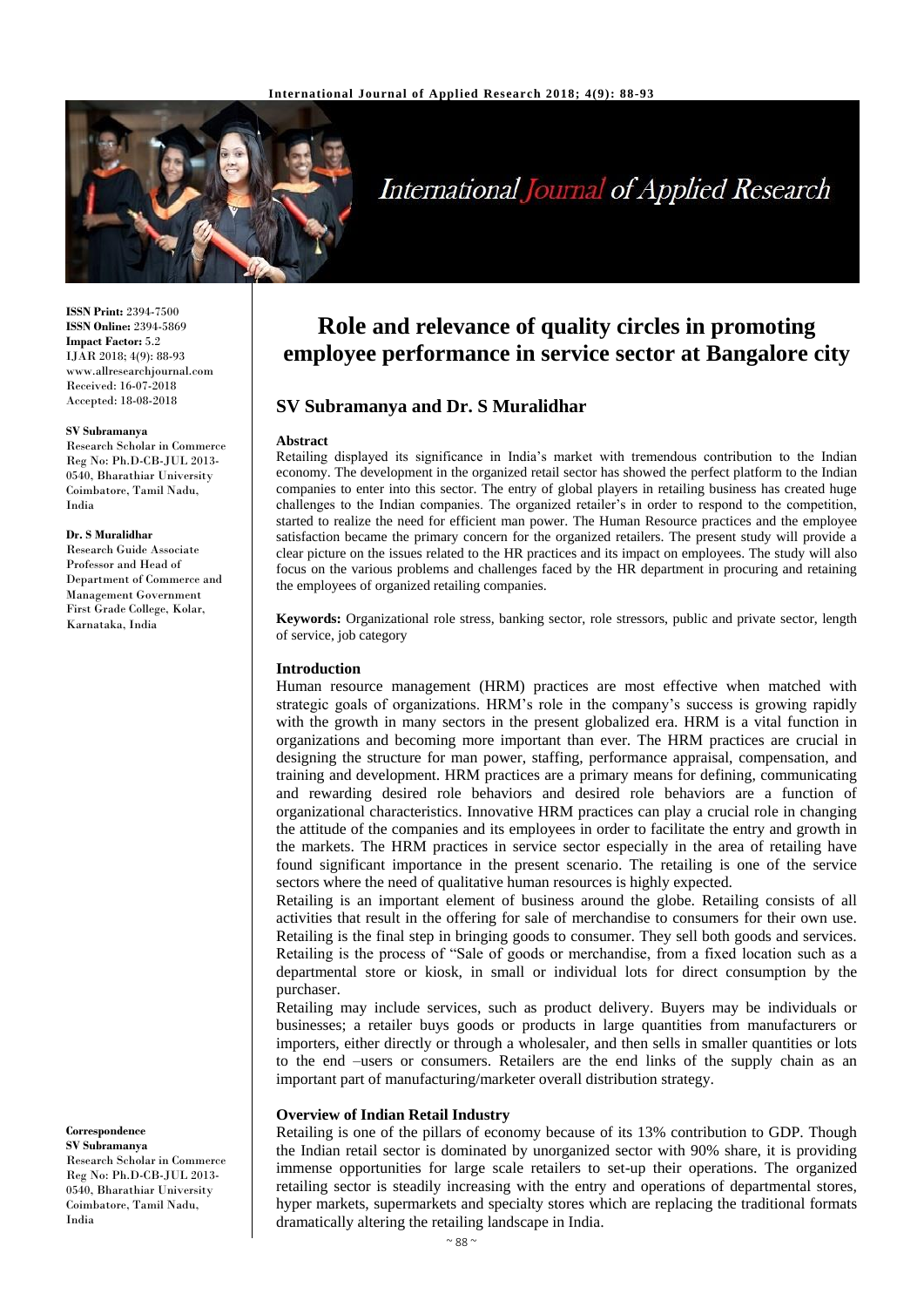India is the third most attractive retail market for global retailers among the 30 largest emerging markets, according to US consulting group AT Kearney's report published in June, 2010. The total retail sales in India will grow from US \$ 395.96 billion in 2011 to US \$ 786.12 billion by 2015, according to the BMI India Retail report from the third quarter of 2011. Robust economic growth, high disposable income with the expansion in middle and upper class consumer because, the report identifies potential in India's tier-II and tier-III cities as well. The greater availability of personal credit and a growing vehicle population providing improved mobility also contribute to a trend towards annual retail sales growth of 12.2 percent. An increasing number of people in India are turning to the services sector for employment due to the relative low compensation offered by the traditional agriculture and manufacturing sectors. The organized retail market is growing at 35 percent annually while growth of unorganized retail sector is pegged at 6 percent. Though the retailing sector is growing rapidly, some of theconstrains are restricting its growth. Apart from the regulations and approval for Foreign Direct Investments (FDIs), the sector is strongly lacking the effective human resource practices. The problems of lack of trained work force, low skill level for retailing management, lack of development programmes to the existing human resources and problems in retaining qualitative manpower are some of the obstacles creating huge challenges to the Indian retail sector. At present, to overcome some of the challenges faced by retail, the companies are investing heavily in training and recruitment of qualitative work force.

### **Review of Literature**

Some of the selected references relating to the present research papers are given below. These have provided the bases for analyzing the HRM practices in retail sector.

Susan E. Jackson *et al.* (1992), in their paper titled "HRM Practices in service based organizations: a role theory perspective" focused on the importance of the human resource management practices especially in the service based industries like retail sectors. The paper highlighted on the emerging issues, challenges ahead for the service organizations in retaining and succeeding in the competitive business.

Ashok Som  $(2006)$  [6] in his article titled" Bracing for MNC competition through innovative HRM practices: the way ahead for Indian firms" highlighted ont eh emerging issues of MNCs in Indian market. The paper highlighted the prospects and retrospects of the competition and entry of MNCs in retail and other service units.

Derek *et al.* (2006)<sup>[7]</sup>, in their paper titled How does employee involvement stack up? The effects of Human resource management policies on performance in a retail form" focused on the need for effective practices in maintaining the employees in the organizations. The paper focused on the problems and prospect that arise in retail firms.

The report of CII (2008) <sup>[5]</sup> on "Retail in India: Getting organized to drive growth" emphasized on changing practices in retail sector in India. The report gave due importance for the need for organized retailers entry in India. The report also pointed out that effective management of human resources of retail outlets is one of the key considerations for the success of the organized retailers for sustainable growth in India.

The study made by "Dr. Manisha Kotagire. A (2011) on "Human resource management (HRM) and its productivity" revealed that HRM is vital for determining the productivity of the organizations. The study focused on the components of HRM and concluded that employee retention ratio is directly proportionate to the manner in which the employees are treated, in return for their imparted skills and experience.

## **Statement of the Problem**

In the present competitive scenario, the role of retailing is increasing rapidly with the entry of global players. Many Indian companies strongly keeping their aim on entering in retail industry. With increasing globalization, firms are entering a dynamic world of international business that is marked by liberalization of economic policies in a large number of emerging economies like India. To face the challenge of increasing competition that has resulted from liberalization, Indian organizations have initiated adoption of innovative human resource management practices both critically and constructively to foster creativity and innovation among employees. The huge opportunities in organized retailing encouraging the companies to enter in retail industry. The last 2 decades has witnessed the tremendous potential for organized retailing. The growing needs of retail industry can be matched up with the aggressive human resource practices. The present retail organizations which are performing organized retailing are facing huge challenges in procuring and retaining and maintaining qualitative human resources. Hence, an attempt was made to analyze the various human resource practices followed in select retailers in organized retailing.

## **Research Objectives**

The following specific objectives are set:

- To Study & Understand the Concept of Quality Circles.
- To assess the need for Quality Circles in Service Organizations.
- To find out the relationship between Quality Circles, Employee performance and organizational Performance.
- To Summarize the Findings, conclusions and offer suggestions.

#### **Research Methodology**

The present research paper is an empirical one. The survey for the present research is conducted through primary data with the help of a questionnaire surveyed to employees of select organized retailers. The sample taken for the study consisted of 100 which include daily wage workers and employees from the select retail outlets situated in Bangalore city.

#### **Analysis and Discussion**

The research survey is conducted in order to analyze the various Human Resource Management (HRM) practices adopted in the select organized retailers. For the purpose of studying the HR practices implemented and to evaluate, the following organized retailers are selected.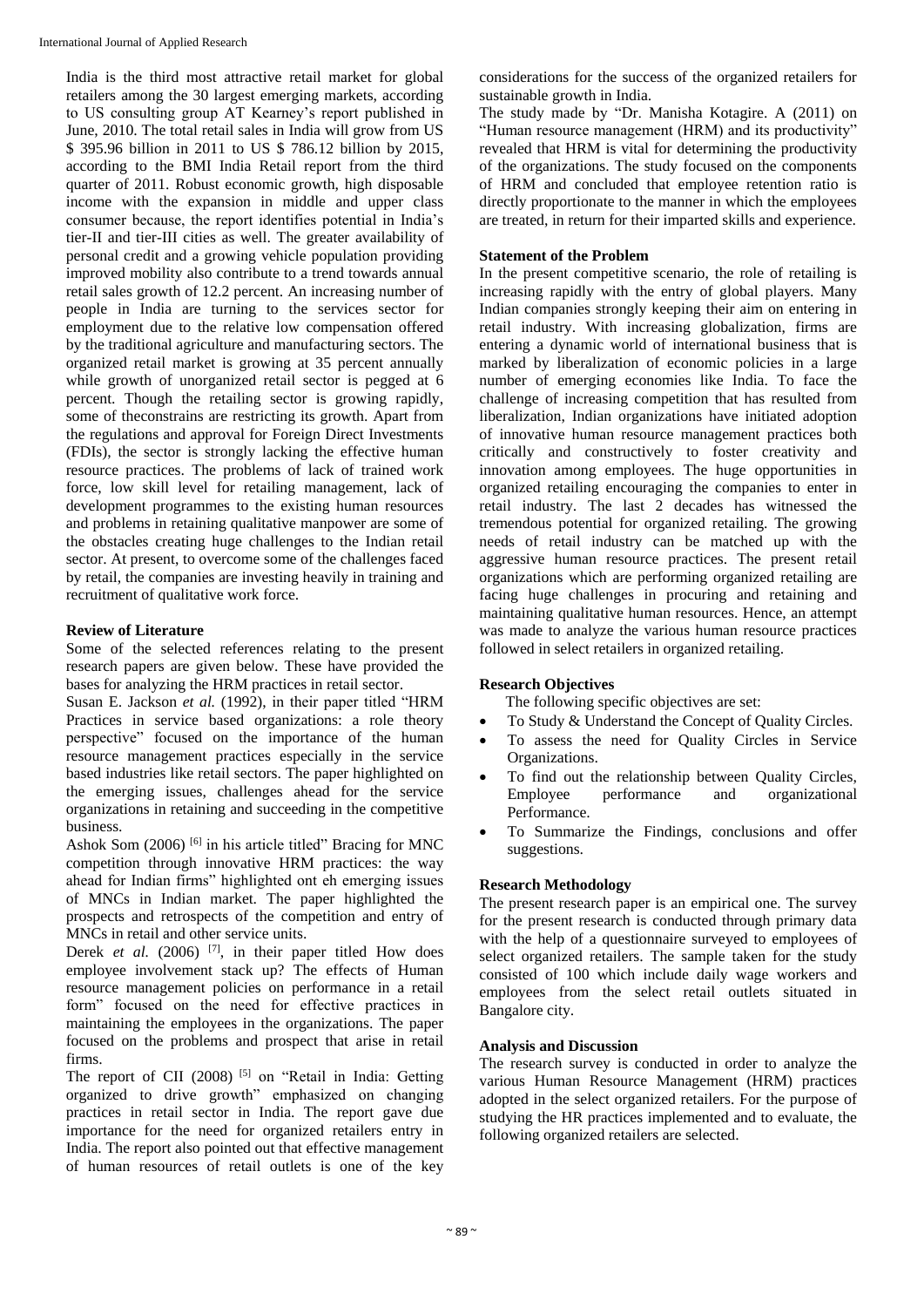|  |  | Table 1: Organized Retailers Selected For the Study |  |  |  |  |
|--|--|-----------------------------------------------------|--|--|--|--|
|--|--|-----------------------------------------------------|--|--|--|--|

| S. No | Name of the Organized Retailer | <b>Company Name</b>            | <b>Places</b> | <b>District</b> | Sample size |  |
|-------|--------------------------------|--------------------------------|---------------|-----------------|-------------|--|
|       | <b>Reliance Fresh</b>          | Reliance Industries Limited    | Yelahanka     | Bangalore       | 40          |  |
| ∠     | <b>Spencers</b>                | <b>Spencers Retail Limited</b> | Kalyana Nagar | Bangalore       | 25          |  |
|       | More                           | Aditva Birla Group             | Sahakar Nagar | Bangalore       | 10          |  |
|       | Reliance Super                 | Reliance Industries Limited    | Mathikere     | Bangalore       | 25          |  |
| Total |                                |                                |               |                 |             |  |

| Table 2: Emphasis on Employees Share on Different Aspects |  |  |
|-----------------------------------------------------------|--|--|
|-----------------------------------------------------------|--|--|

| Name of the<br>retailer | <b>Share of</b><br>part timers | <b>Speciality</b><br>Tellers | <b>Typical New</b><br>Hire | Extra<br><b>Selection Test</b> | <b>Incentive</b><br><b>Based Pav</b> | <b>Hours</b> for<br><b>Orientation Period</b> | % in Employee<br>involvement |
|-------------------------|--------------------------------|------------------------------|----------------------------|--------------------------------|--------------------------------------|-----------------------------------------------|------------------------------|
| <b>Spencers</b>         | NA                             | 18%                          | Graduate                   | No                             | Yes                                  |                                               | 61-80%                       |
| Reliance Fresh          | 20%                            | 10%                          | Graduate                   | No                             | Yes                                  | 10                                            | 21-40%                       |
| More                    | 2%                             | 16%                          | Under Graduate & Graduate  | No                             | Yes                                  | 10                                            | 21-40%                       |
| Reliance Super          | 22%                            | 26%                          | Jnder Graduate & Graduate  | Yes                            | Yes                                  | 18                                            | 41-60%                       |

**Source:** Field Survey

#### **Note**

- Share of part-timers refers to the percentage of employees work fewer than 5 hours a week.
- Specialty tellers refers to the percentage of tellers that perform only a subset of teller tasks during a typical shift.
- Typical new hire gives the highest education level of the typical new employee
- Extra selection test refers to the use of additional selection procedures beyond background reviews, skills tests and personal interviews.
- Incentive-based variable pay refers to the presence of any incentive pay program other than standard merit pay.
- Orientation period refers to the hours a new employee spends in training before beginning work.
- % of Employee Involvement refers to the percentage of employees involved in group problem-solving, quality circles, or other similar activity.

From the above table, it is evident that Reliance Super is on top in terms of share of part timers, i.e., the percentage of employees work fewer than 5 hours a week. Again Reliance Super is leading in terms of specialty tellers, i.e., the percentage of tellers that perform only a subset of teller tasks during a typical shift. And "More" retail store showed that the education level for its employees begin with undergradutation which is least educational qualification compared to the employees of other retail outlets, as the employees highest education level starting from Graduation and where as the Reliance Super is achieved new hire with Graduates and Post Graduates. And also Reliance Super is engaging the employees through Extra Selection Test. whereas other retail outlets are not concentrating on extra selection test while recruiting the employees. And from the survey, it was found that all the retail outlets are adopting incentive based pay to its employees. When it comes to Orientation period, Reliance Super is making the employees to get accustomed to the work activities. Finally, the employees involvement statistics clearly showing that the employees of Spencers have more commitment towards problem solving and other activities.

| S. No.         | <b>HRM</b> Practices                                                                     | Name of Organized Retailer in % |        |        |                                                |  |  |
|----------------|------------------------------------------------------------------------------------------|---------------------------------|--------|--------|------------------------------------------------|--|--|
|                |                                                                                          |                                 |        |        | Reliance Fresh Spencer's More   Reliance Super |  |  |
|                | % employees whose skills & abilities are fully utilized                                  | 65.12%                          | 71.26% | 58.20% | 62.34%                                         |  |  |
| $\overline{2}$ | % employees whose job shelp the macquarie skills needed for other jobs in the<br>company | 62%                             | 65.19% | 65.06% | 82.16%                                         |  |  |
| 3              | % employees who have more than one position available to them for promotion              | 42%                             | 36%    | 42%    | 58%                                            |  |  |
| 4              | % employees whose jobs are highly enriched                                               | 56%                             | 56%    | 50%    | 58%                                            |  |  |
| 5              | % employees whose performance appraisals are formalized                                  | 52%                             | 66%    | 48%    | 64%                                            |  |  |
| 6              | % employees whose performance appraisal results are used to determine<br>compensation    | 72%                             | 74%    | 68%    | 78%                                            |  |  |
|                | % employees whose performance appraisals focus on how job is done, not how<br>well       | 72%                             | 70%    | 68%    | 76%                                            |  |  |
| 8              | % employees who have a say in the criteria used in their performance appraisal           | 44%                             | 38%    | 52%    | 64%                                            |  |  |
| 9              | % employees whose performance appraisals are based on objective quantifiable<br>results  | 56%                             | 64%    | 52%    | 62%                                            |  |  |
| 10             | % employees whose performance appraisals are used to identify their training<br>needs    | 56%                             | 64%    | 52%    | 62%                                            |  |  |

**Table 3:** Observations on HRM Practices in Selected Organized Retailers

**Source:** Field Survey

From the survey on the opinions of the employees regarding different HR practices employed in the retail organizations, the following observations were made. 71.26% of the Spencers" employees favored to the factor "percentage of employees whose skills & abilities are fully utilized". For

the second factor, 82.16% of the Reliance Super employees favoured to the factor "percentage of employees whose jobs help them acquire skills needed for other jobs in the company". For the third factor, 58% of the employees of Reliance Super favoured to the factor "percentage of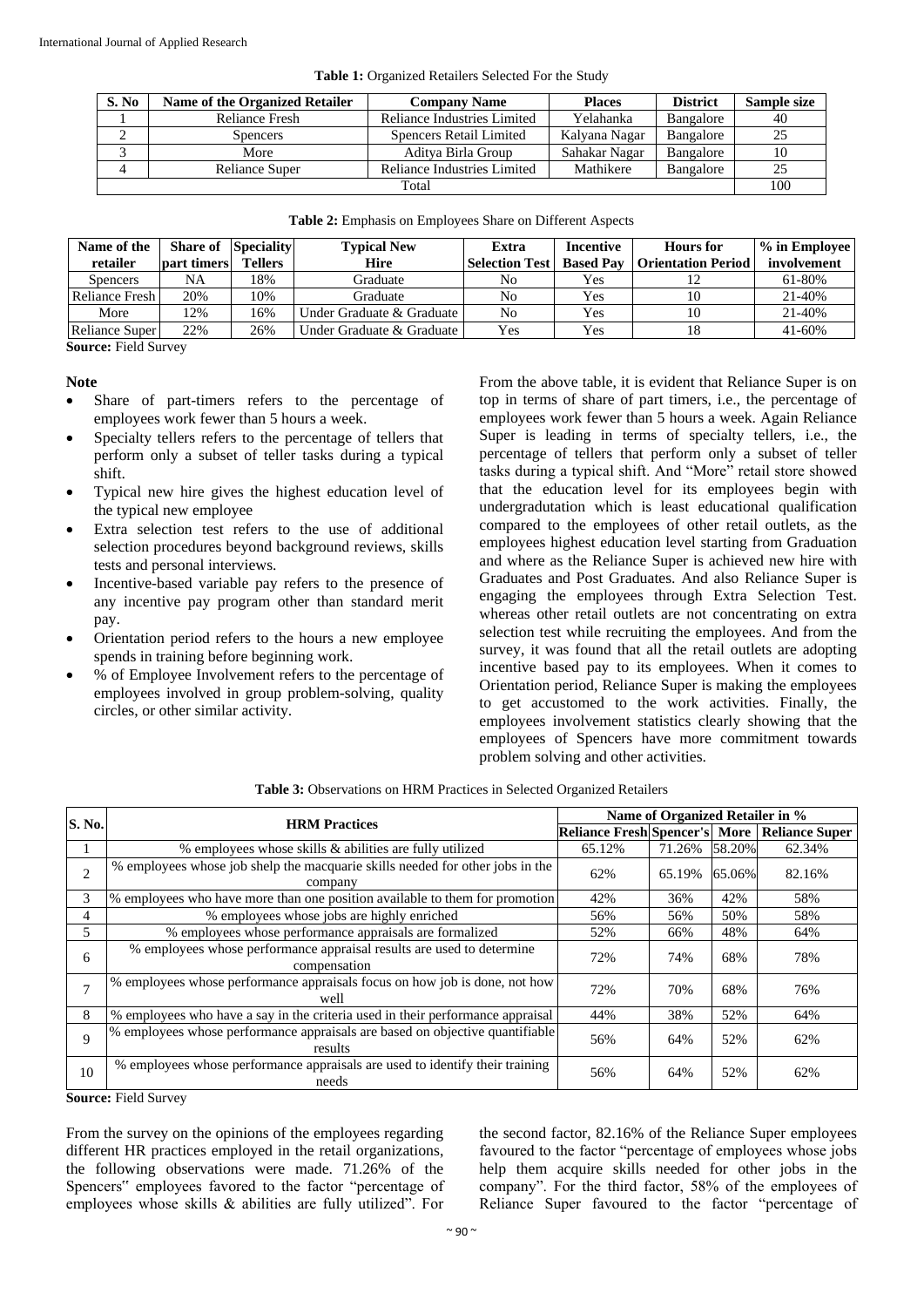employees who have more than one position available to them for promotion". For the fourth factor, 58% of the employees of Reliance Super favoured to the factor "percentage of employees whose jobs are highly enriched". For the fifth factor, 66% of the employees of Spencersfavoured to the factor "percentage employees whose performance appraisals are formalized". For the sixth factor, 78% of the employees of Reliance Fresh favoured to the factor "percentage of employees whose performance appraisal results are used to determine compensation".

For the seventh factor, 76% of the employees of Reliance Fresh favoured to the factor "percentage of employees

whose performance appraisals focus on how job is done, not how well". For the eighth factor, 64% of the employees of Reliance Fresh have favoured to the factor "percentage of employees who have a say in the criteria used in their performance appraisal". For the ninth factor, 64% of the employees of the Spencersfavoured to the factor "percentage of employees whose performance appraisals are based on objective quantifiable results". For the tenth factor, "64 % of the employees of Spencersfavoured to the factor "percentage of employees whose performance appraisals are used to identify their training needs".

| S. No. | <b>Evaluator</b>    | <b>Reliance Fresh</b> | Spencer's | More   | <b>Reliance Super</b> |
|--------|---------------------|-----------------------|-----------|--------|-----------------------|
|        | Supervisor          | 79.19%                | 72.89%    | 73.56% | 72.21%                |
|        | Supervisors boss    | 10.92%                | 13.69%    | 11.98% | 8.12%                 |
|        | Peers               | 2.01%                 | 2.56%     | 2.56%  | 1.96%                 |
|        | <b>Subordinates</b> | 1.92%                 | 1.59%     | 2.50%  | 3.49%                 |
|        | <b>Subordinates</b> | 2.99%                 | 4.92%     | 6.31%  | 5.62%                 |
|        | Clients             | 2.97%                 | 4.35%     | 3.09%  | 8.60%                 |
| Total  |                     | 100%                  | 100%      | 100%   | 100%                  |

|  |  | Table 4: Table Showing the Opinion of the Employees Regarding the Performance Appraisal That Has Come From |  |
|--|--|------------------------------------------------------------------------------------------------------------|--|
|  |  |                                                                                                            |  |
|  |  |                                                                                                            |  |
|  |  |                                                                                                            |  |

**Source:** Field Survey

**Note:** Values indicate the means percentage of employees who were covered by the practice. Respondents divided 100 points among the categories listed. From the above table, it is evident that the role of supervisor is vital for the organized retailers in implementation of performance appraisal. 79% of the employees of Reliance Fresh favored that "Supervisor is the initiator for the Performance appraisal. 72.89% of Spencers employees, 73.56% of the

More employees and 72.21% of the Reliance Super employees favored that supervisor is the initiator for the Performance appraisal system in their respective retail organizations. Apart from that the next decider plays key role in the performance appraisal are Supervisor's boss. The role of peers, subordinates, clients are less in making decisions about the performance appraisal system in the selective retail organizations selected for the study.

| S. No | Name of the factor                                                             | Name of Organized Retailer in %                             |        |        |        |  |  |
|-------|--------------------------------------------------------------------------------|-------------------------------------------------------------|--------|--------|--------|--|--|
|       |                                                                                | <b>Reliance Fresh   Spencer's   More   Reliance Super  </b> |        |        |        |  |  |
|       | Appraisal process motivated for better performance                             | 12.50%                                                      | 15%    | 9%     | 10%    |  |  |
|       | Positive work environment encouraged for better performance                    | 32.65%                                                      | 20.50% | 10.50% | 25%    |  |  |
|       | Good team commitment encouraged for better performance                         | 18.50%                                                      | 25.00% | 15.00% | 10%    |  |  |
|       | Healthy environment in the work flow encouraged the performance                | 12.50%                                                      | 10.50% | 25.00% | 10%    |  |  |
|       | Incentive encouraged for better performance                                    | 13%                                                         | 8.50%  | 25.00% | 13.80% |  |  |
|       | Qualitative training and better scope for promotion encouraged for performance | 10.85%                                                      | 20.50% | 16.00% | 30.50% |  |  |
|       | Total                                                                          | 100%                                                        | 100%   | 100%   | 100%   |  |  |

**Source:** Field Survey

From the above table, it is clear that, the employees of the Reliance Fresh favoring more to the factor "positive work environment" which is encouraging for better performance. The employees of Spencer's have opinioned that "good team commitment encouraged for better performance. The

employees of more are favoring to the fact "Incentive schemes encouraged for better performance". The employees of Reliance Super have favored more to the fact "qualitative training and better scope for promotion encouraged for better performance".

|  | Table 5: Table Showing The Opinions Of The Employees Regarding The Satisfaction Over The Facilities Provided In The Retail Outlets. |                      |  |  |  |
|--|-------------------------------------------------------------------------------------------------------------------------------------|----------------------|--|--|--|
|  |                                                                                                                                     | Source: Field Survey |  |  |  |

| S. No.        | Name of the factor                              | Name of Organized Retailer in % |           |        |                       |  |  |
|---------------|-------------------------------------------------|---------------------------------|-----------|--------|-----------------------|--|--|
|               |                                                 | <b>Reliance Fresh</b>           | Spencer's | More   | <b>Reliance Super</b> |  |  |
|               | <b>Employee Rest rooms</b>                      | 12.50%                          | 15.00%    | 25.50% | 35.00%                |  |  |
| ∍             | Sanitation & Water facilities                   | 70%                             | 55%       | 75%    | 80.00%                |  |  |
| 3             | Satisfaction over the transportation facilities | 50%                             | 80%       | 45%    | 70%                   |  |  |
| 4             | Recreational area with landscaped sit out       | 0%                              | 0%        | $0\%$  | 0%                    |  |  |
|               | On-site First-aid Clinic                        | 45%                             | 45%       | 30.00% | 50%                   |  |  |
| 6             | Refreshment stalls and canteen for healthy food | <b>NA</b>                       | <b>NA</b> | NA     | <b>NA</b>             |  |  |
| $\mathcal{I}$ | Staff accommodation                             | NA                              | NA        | NA     | NA                    |  |  |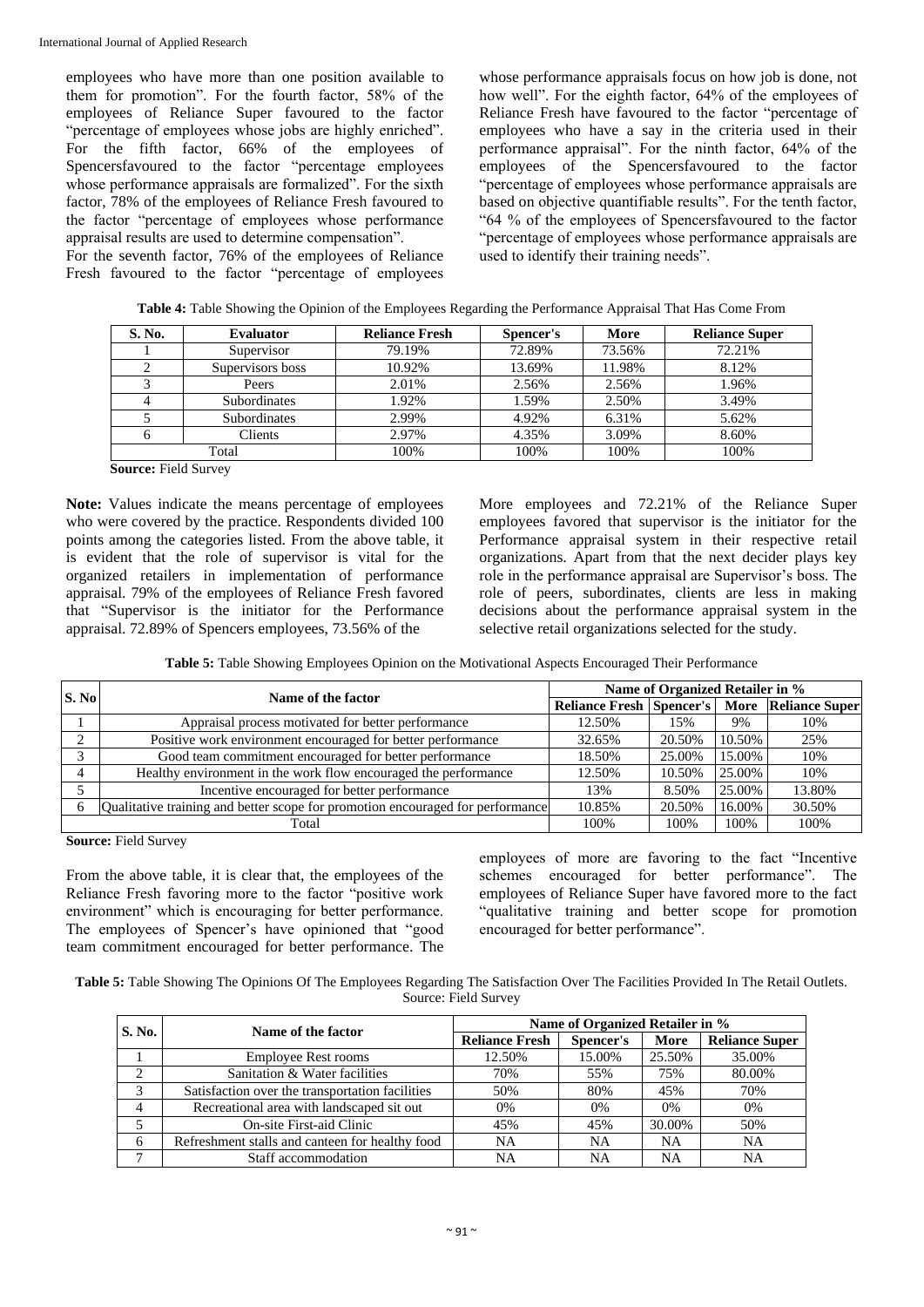**Note:** NA refers to Not Applicable. Figures indicate the percentage of employees showed their satisfaction over the facilities offered to them by the retail organizations.

From the above table, it is observed that, the employees of Reliance Super have the satisfaction of 35% over the employee rest room facilities. The employees of Reliance super again topped as 80% of the employees of Reliance Super have shown their satisfaction over the sanitation & water facilities. For the factorsatisfaction over the transportation facilities, 80% of the Spencers employees showed their intent of satisfaction. When it comes to the facilities about recreational area with landscaped sit out, no employee of any of the selected retail out lets showed their satisfaction. When it comes to On-site First-aid Clinic, 50% of the employees of Reliance Super have showed their satisfaction. And regarding the staff accommodation, no retail outlets selected for the survey are providing staff accommodation.

#### **Problems & Challenges Ahead**

Human resources people are the backbone of any company and the success of retail business depends a lot upon the kind of human resource strategies it is following and how people are managed. Because of increasing competition between organized retailers, the retail industry is facing the challenges and hurdles from different areas. From the survey on select organized retailers, the following observations were made.

#### **1. High Attrition**

Employee retention and motivation of staff has become the major concern for HR department in the organized retailing sector. Because of the strenuous schedules and tasks involved in the retail industry, it becomes imperative for HR staff to take good care of their employees who form the building blocks of their retail chain. The undercurrents among the employees regarding company policies are many and they must be felt from time to time to sustain the quality crowd and reduce the attrition rate. From the report of Retailer, it is found that the attrition rates are comparatively high when it comes to the retail industry in India. The attrition rate in the Indian retail industry is 30-35 percent. The main reasons found to be the typical nature of job where a particular employee of an organized retail company need to work on his feet the whole day and the job is reaction intensive and the business is mainly transactional.

#### **2. Training for Competition**

The need for efficient trained sales team is of great importance in the organized retailing at present. For every retail organization, the secret behind the success of their business is to keep the list of their loyal consumers interact. The need for a well-designed HR practices are greatly needed for proper training to the newly recruited people to the retail organization. Providing training to the sales staff plays a significant role in every business operation. Nowadays, the organized retailers are looking at a sales training company to help the sales staff gain more proficiency and expertise in their respective field.

#### **3. Observations Found In Training Sessions of Select Organized Retailers**

From the field based survey, it was found that the organized retailers at Warangal District, apart from using the services

of outsourcing firms to train its sales people, they are also using some of the innovative new training techniques to the staff. The techniques which are observed during the survey are:

- **Stressing Upon Benefits Of Advertising:** The HR managers and trainers are emphasizing upon making the sales people to think and act innovatively in designing the retail out let and as well as attracting the customers through innovative promotional strategies. The trainers are focusing on making the staff to effectively use advertising as a tool to enhance sales, promote growth, and attract new consumers.
- **Counting The Customers:** In this, the retail firms and the trainers are making the staff of the retail organization to increase the customer relationship management. Through effective training, the trainers are working on highlighting the components of marketing strategies which the sales people should perform activities of promotion, product development, relationship management, distribution and pricing. The trainers are making the retail staff which include sales staff and supporting staff to identify the firm's marketing goals, and are explaining about how the goals can be achieved.

#### **4. Online Training**

The trainers of HR department are showing the visuals of well-designed and successfully running retail organization's outlets to the employees in order to make them to realize the importance of the design of retail outlet. Apart from that, from the survey it was also realized that the trainers are focusing on online training which include web based support to enhance the abilities of the staff of the retail outlets.

#### **5. High Labour Costs and Complex Nature of Labour Laws**

Because of the increasing competition and the complex nature of the work, the retail outlets are facing the problems of labour costs. Apart from that, various labour laws are giving restrictions to the HR department to achieve desired objectives of the retail organizations. From the survey, it was found that the HR department is facing with the problems like lengthy leisure hours and frequent absenteeism of the employees to the duties. Even, it was found that the existing labour laws in India forbid employment of staff on a contractual basis that makes it difficult to manage employee schedule. Especially, when retail organizations are performing 365- day operation, the problems in encouraging and motivating the employees to perform well is a tough challenge for the HR department.

#### **Findings & Suggestions**

The human resource management practices are vital for the development of any business or sector. The HRM practices have inevitable dependence on the organized retailers. From the study it was found that, right from new hire to orientation period, there are many differences in the implementation of HR practices in the selected organized retailers. The satisfaction levels of various performance appraisal measures adopted in the selected retail outlets showed that the employees are not only favoured to the incentive plan but also the healthy environment and close relations between the peers are playing vital role for their